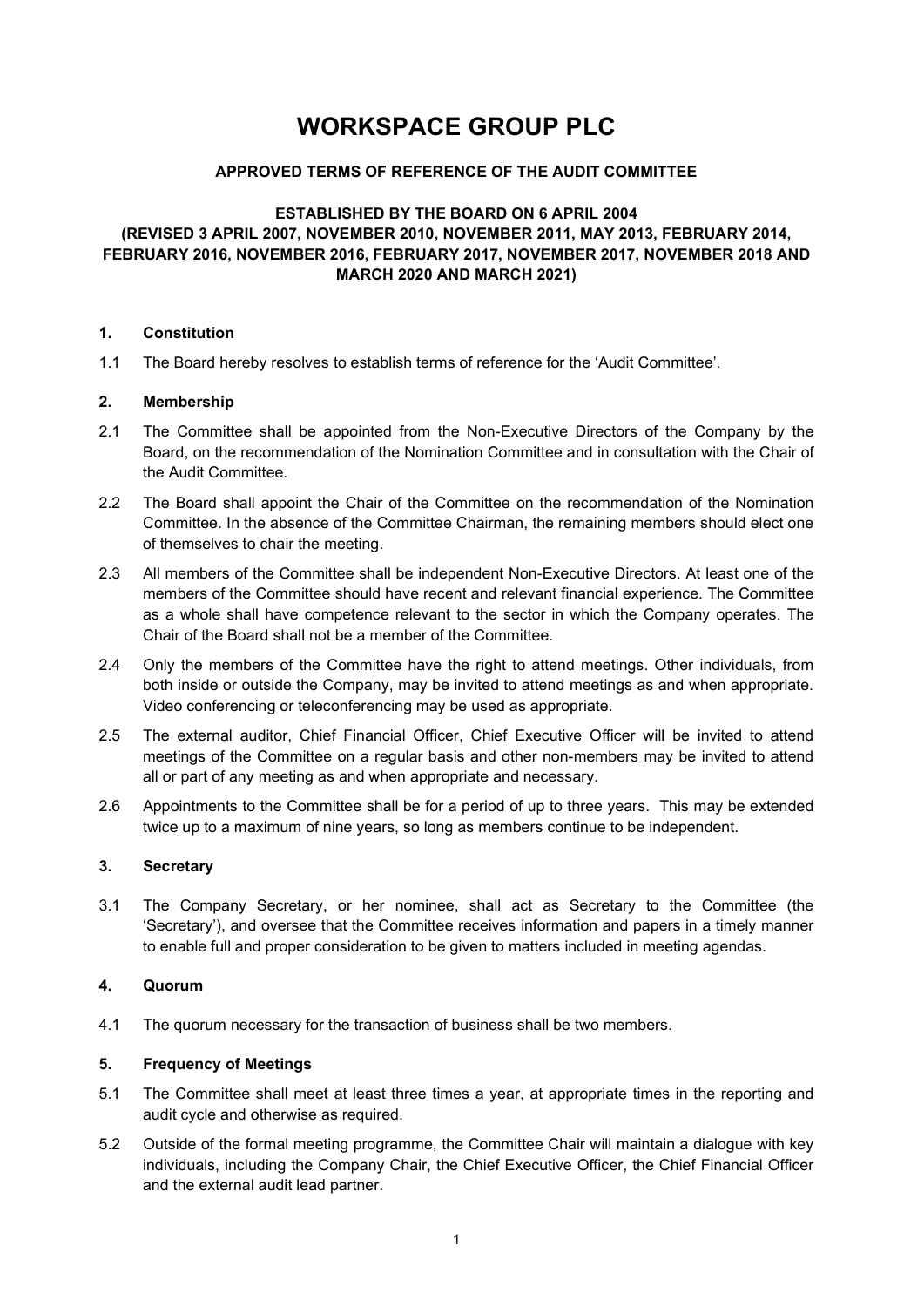# 6 Authority

- 6.1 The Committee is authorised by the Board to investigate any activity within its terms of reference. It is authorised to seek any information it requires from any employee, and all employees are directed to co-operate with any request made by the Committee. They may call any employee to be questioned at a meeting of the Committee as and when required.
- 6.2 The Committee is authorised by the Board to obtain outside legal advice provided at the Company's expense, or other independent professional advice and assistance in the conduct of its responsibilities, and to secure the attendance of outsiders with relevant experience and expertise wherever necessary.

## 7 Notice of Meetings

- 7.1 Meetings of the Committee shall be called by the Secretary at the request of the Committee Chairman or any of its members, or at the request of the external audit lead partner if they consider it necessary.
- 7.2 Unless otherwise agreed by the Committee, notice of each meeting, confirming the date, time and venue of the meeting, the agenda of items to be discussed and any supporting papers, shall be forwarded to each member of the Committee, any other person required to attend, and all other Non-Executive Directors, no later than three working days before the date of the meeting.
- 7.3 Notices, agendas and supporting papers can be sent in electronic form where the recipient has agreed to receive documents in such a way.
- 7.4 Sufficient time should be given between meetings of the Committee and the publication of financial information, so that there is time for any issues that may have arisen to be resolved.

# 8 Minutes of Meetings

- 8.1 The Secretary shall minute the proceedings and decisions of all meetings of the Committee, including recording the names of all those present and in attendance.
- 8.2 At the beginning of each meeting the Secretary should ascertain whether any conflicts of interest exist, and minute them accordingly. Where there is a conflict and the Chair of the Committee determines that it is material, he has the power to exclude that Committee member from discussions on that issue.
- 8.3 Draft minutes of all Committee meetings shall be circulated promptly to all members of the Committee, once approved, minutes should be circulated to all members of the Board unless it would be inappropriate to do so in the opinion of the Chair of the Committee.

## 9 Annual General Meeting

9.1 The Committee Chair shall attend the Annual General Meeting (AGM), to answer shareholder questions on Committee's activities.

## 10 Duties

10.1 The Committee should have oversight of the Group as a whole and, unless required otherwise by regulation, carry out the duties below for the parent company, operating subsidiary companies and the Group as a whole, as appropriate:

## 10.2 Financial Reporting

10.2.1 The Committee shall monitor the integrity of the financial statements of the Company, including its annual and half year reports, preliminary results announcements and any other formal announcements relating to its financial performance, reviewing and reporting to the Board on significant financial reporting issues and judgements which those statements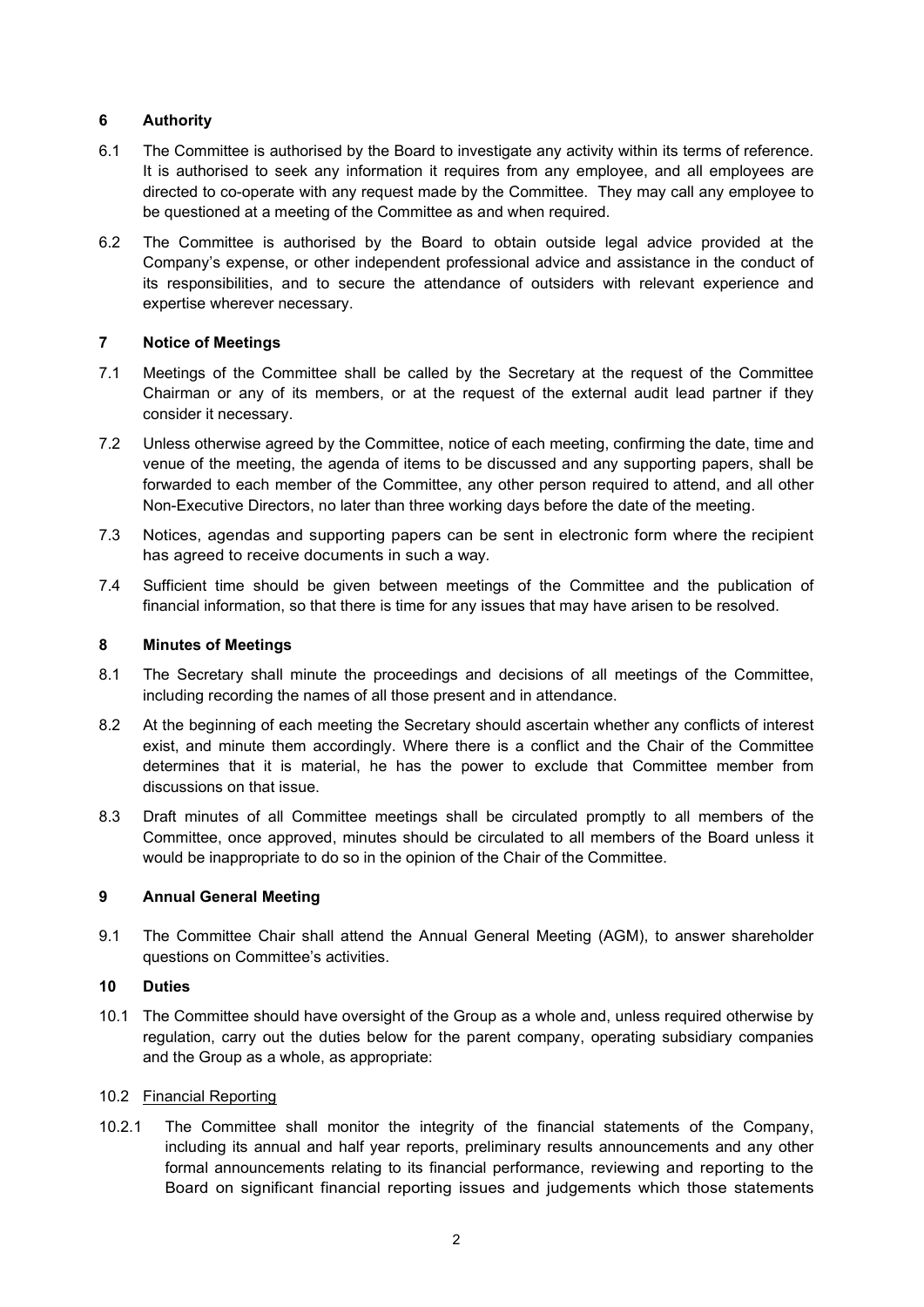contain having regard to matters communicated to it by the auditor. The Committee should also review any other financial information that is released externally in other forms.

- 10.2.2 The Committee should review all published financial statements before submission to the Board, focusing particularly on:
	- The consistency of, and any changes to accounting policies and practices on both a yearby-year basis and across the Group as a whole;
	- The assumptions in support of the going concern statement and ongoing viability assessments;
	- The methods that have been used to account for unusual or significant transactions where different approaches are possible, reviewing any significant adjustments resulting from the audit;
	- Whether the Company has followed the appropriate accounting standards (UKGAAP or IFRS as appropriate), taking into account the views of the external auditor and reviewing whether they have met the necessary Stock Exchange and legal requirements;
	- The clarity and completeness of disclosure in the financial reports of the Company and the context in which statements are made;
	- All material information presented with the financial statements, such as the operating and financial reviews, the strategic report and the corporate governance statement;
	- The robustness of the external valuation; and
	- The appropriateness of the Group's accounting policies and practices.
- 10.2.3 Where the Committee is not satisfied with any aspect of the proposed financial reporting by the Company, it shall report its views to the Board.
- 10.2.4 The Committee should review where applicable any annual financial statements of the Company's pension funds where the Board as a whole does not review them.
- 10.2.5 Where it would be practicable and consistent with any reporting requirements under any law or regulation (including the Listing Rules, Prospectus Rules and Disclosure Guidance and Transparency Rules sourcebook), the Committee shall review any other statements requiring Board approval which contain financial information before they are submitted to the Board for approval.
- 10.3 Internal Financial Controls

The Committee shall:

- 10.3.1 Keep under review the adequacy and effectiveness of the Company's internal financial controls in the context of its business;
- 10.3.2 Review the Company's statement on internal financial control systems and financial risk management prior to endorsement by the Board and inclusion in the Annual Report;
- 10.3.3 Review the findings of internal investigations into any financial matters and managements' response.
- 10.3.4 Review the adequacy and robustness of controls relating to the Company's financial IT systems.

The review of internal control systems other than financial control systems, and risk management other than financial risk management, is the responsibility of the Risk Committee.

10.4 Narrative Reporting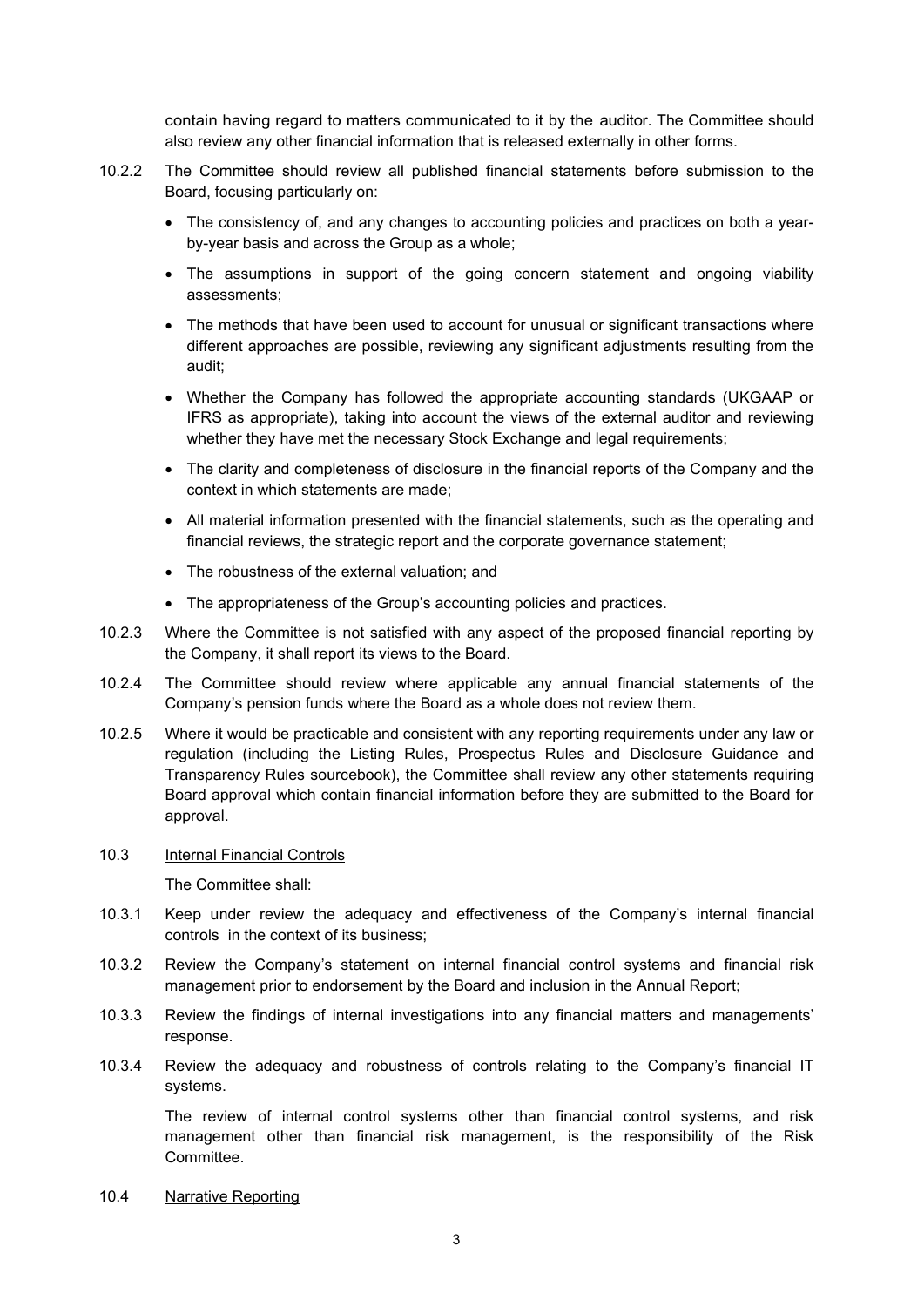- 10.4.1 The Committee shall where requested by the Board, review the content of the Annual Report and Accounts and advise the Board on whether, taken as a whole, it is fair, balanced, and understandable, and provides the information necessary for shareholders to assess the Group's performance, business model and strategy and whether it informs the Board's statement in the Annual Report on these matters that is required under the UK Corporate Governance Code (Code).
- 10.5 Whistle Blowing

The Committee shall:

- 10.5.1 Review the adequacy of Company procedures that have been put in place to enable employees and third parties to raise concerns, in confidence, about possible wrongdoing in relation to financial reporting or other financial matters. These arrangements must allow for reasonable independent investigation of such matters and any appropriate follow up action.
- 10.6 Valuation
- 10.6.1 In connection with the external valuers, the Committee shall in relation to the half year and year end valuation, discuss with valuers the valuation process and any major issues which arose during the valuation.
- 10.7 Internal Audit
- 10.7.1 The Committee should regularly monitor (annually) the need for an internal audit mechanism.
- 10.7.2 If an internal audit mechanism is not introduced, the Committee must be comfortable that valid reasons for this omission exist, and that these are fully explained and documented within the Annual Report.
- 10.7.3 If an internal audit function is introduced, then the Committee's functions with regard to Internal Audit are as set out in Appendix 1.
- 10.8 External Audit

The Committee shall:

- 10.8.1 Consider and make recommendations to the Board to be put to shareholders for approval at the Company's Annual General Meeting, in relation to the appointment, re-appointment and removal of the Company's external auditor;
- 10.8.2 Procure that at least once every ten years, the audit services contract is put to tender to enable the Committee to compare the quality and effectiveness of the services provided by the incumbent auditor with those of other firms; and in respect of such tender, oversee the selection process, and establish that all tendering firms have such access as is necessary, to information and individuals during the tendering process;
- 10.8.3 Should the auditor resign, the Committee shall investigate the reasons behind this and decide whether any action is required;
- 10.8.4 Oversee the relationship with the external auditor in order to:
- 10.8.4.1 annually assess their independence and objectivity, taking into account relevant law, regulation, the FRC Revised Ethical Standard December 2019 (the "Ethical Standard") and other professional requirements regarding relationships with a company's auditor, including assessing any threats to the auditor's independence and the safeguards applied to mitigate those threats and including the provision of any non-audit services;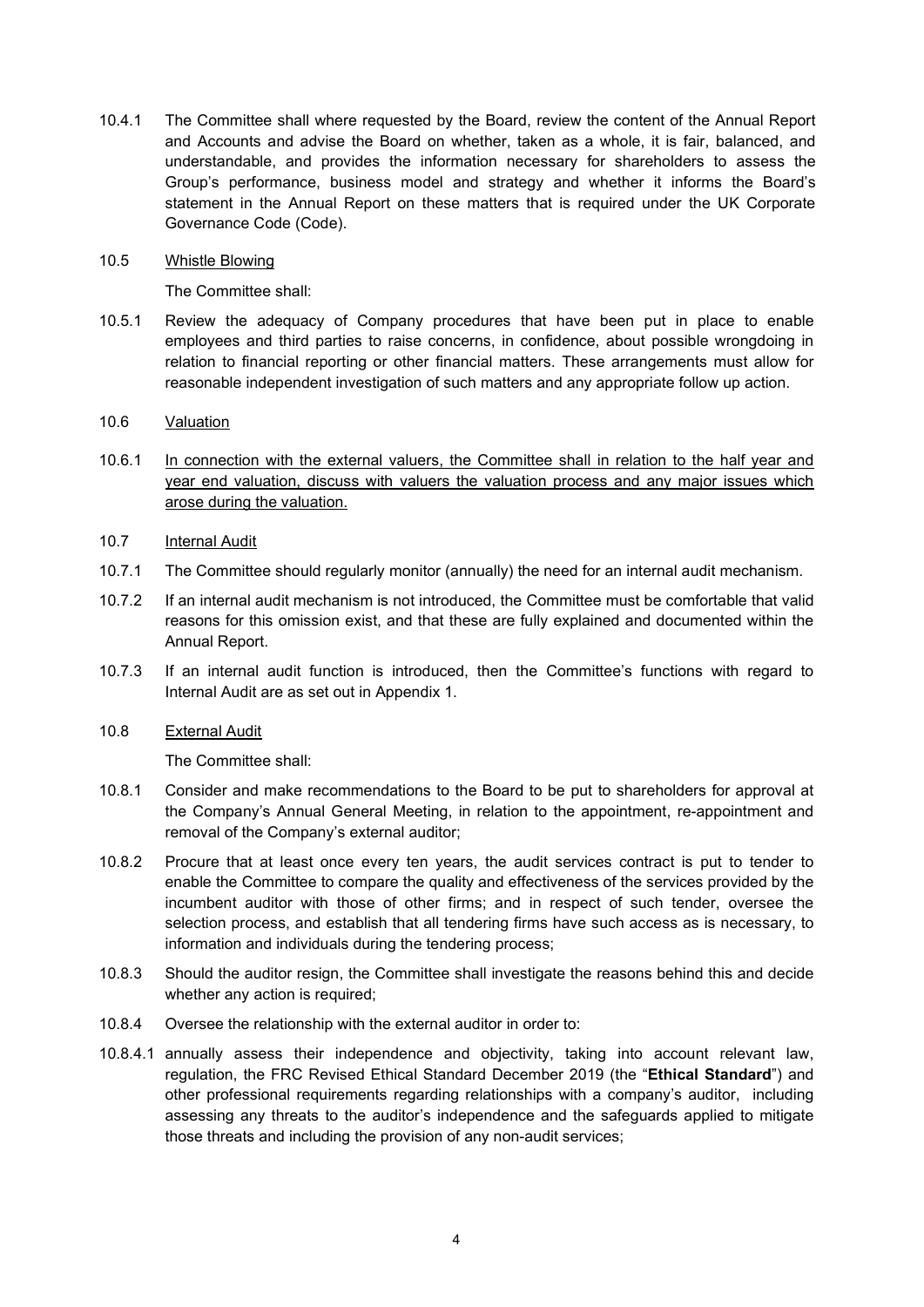- 10.8.4.2 approve their remuneration, including both fees for audit and non-audit services, and be comfortable that the level of fees is appropriate to enable an effective and high-quality audit to be conducted;
- 10.8.4.3 approve their terms of engagement, including any engagement letter issued at the start of each audit and the scope of the audit;
- 10.8.5 Satisfy itself that there are no relationships between the auditor and the Company (other than in the ordinary course of business) which could adversely affect the auditor's independence and objectivity;
- 10.8.6 Monitor the auditor's processes for maintaining independence, its compliance with relevant law, regulation, other professional requirements and the Ethical Standard, including the guidance on the rotation of audit partner and staff;
- 10.8.7 Monitor the level of fees paid by the Company to the external auditor compared to the overall fee income of the firm, office and partner and assess these in the context of relevant legal, professional and regulatory requirements, guidance and the Ethical Standard; and
- 10.8.8 Specifically not allow the auditor to do anything that is a management responsibility, provide accounting or book keeping services nor prepare financial statement disclosure items.

In addition:

- 10.8.9 The Committee shall review and recommend to the Board the Company's formal policy on the provision of non-audit services by the auditor. Such policy shall (a) specify the circumstances in which prior approval of non-audit services by the Committee is required, (b) where such approval by the Committee is not required, specify any internal processes or approvals that must be followed or sought (including a requirement that the scope of work and fees must be approved in advance by the Chief Financial Officer, the Chair of the Committee and the Committee Secretary), , and (c) include an assessment of whether non-audit services have a direct or material effect on the audited financial statements. The policy should include consideration of the following matters:
- 10.8.9.1 threats to the independence and objectivity of the external auditor and any safeguards in place;
- 10.8.9.2 the nature of the non-audit services;
- 10.8.9.3 whether the external audit firm is the most suitable supplier of the non-audit service;
- 10.8.9.4 the fees for the non-audit services, both individually and in aggregate, relative to the audit fee; and
- 10.8.9.5 the criteria governing compensation;
- 10.8.10 The Committee must make available a statement detailing any non-audit services that the external auditor supplies to the Group;
- 10.8.11 The Committee shall agree with the Board a policy on the employment of former employees of the Company's auditor, taking into account the Ethical Standard and legal requirements, and monitor the application of this policy;
- 10.8.12 The Committee should annually assess the qualifications, expertise and resources of the auditors, including reviewing the auditors report on their own internal quality procedures;
- 10.8.13 Discussions should be held with the external auditor before the audit commences, covering the nature and scope of the audit;
- 10.8.14 The Committee should review the audit process, including a discussion of any major issues which arose during the audit, the auditor's explanation of how the risks to audit quality were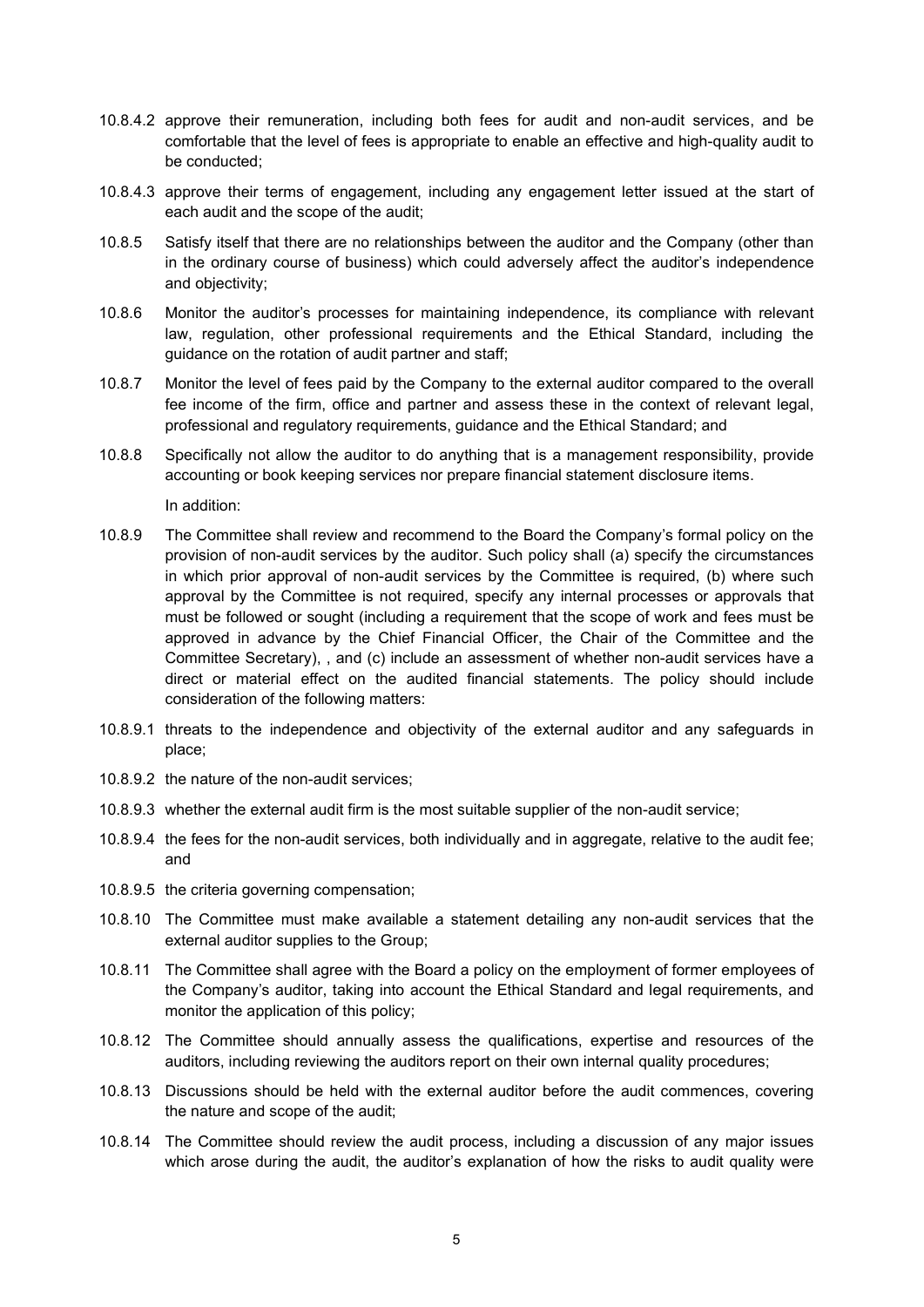addressed, reviewing key accounting and audit judgements, the auditor's view of their interactions with senior management and the level of errors identified during the audit;

- 10.8.15 The Committee should review any representation letters that the external auditor may request before they are signed by management, and also discuss the external auditor's management letter and management's response;
- 10.8.16 The Committee should review the effectiveness of the audit process, including an assessment of the quality of the audit, the handling of key judgements by the auditor, and the auditor's response to questions from the Committee;
- 10.8.17 The Committee or the Chair should, at least twice a year, meet with the external auditors without management present, in order to assess the relationship with the auditors and to allow them to raise any issue they consider of importance. If no issues are raised this should be minuted;
- 10.8.18 The Committee may consider other issues, as specified by the Board, and discharge any other duties that may arise in accordance with codes of best practice; and
- 10.8.19 Due consideration must be given to IFRS, UKGAAP all laws, regulations, provisions of the Combined Code and the requirements of the UK Listing Authority's Listing Rules and Company compliance with REIT legislation.

#### 11 Reporting Procedures

- 11.1 The Committee Chair shall report formally to the Board after each meeting on the proceedings of the Committee on all matters within its duties and responsibilities and how it has discharged its responsibilities. The report shall include the significant issues that are considered in relation to financial statements (required under paragraph 10.2.1) and how these were addressed.
- 11.2 The Committee shall make whatever recommendations to the Board that it deems appropriate on any area within its terms of reference where it feels that changes or improvement is necessary.
- 11.3 The Committee shall compile a report to the shareholders on its activities that shall be included in the Company's Annual Report. The report should include an explanation of how the Committee has addressed the effectiveness of the external audit process and how the significant issues considered were addressed; an explanation of how the committee has assessed the independence and effectiveness of the external audit process and the approach taken to the appointment or reappointment of the external auditor, information on the length of tenure of the current audit firm, when a tender was last conducted and advance notice of any retendering plans; and an explanation of how auditor independence and objectivity are safeguarded if the external auditor provides non-audit services, having regard to matters communicated to it by the auditor and all other information requirements set out in the Code.
- 11.4 In compiling the reports referred to in 11.1 and 11.3, the Committee should exercise its judgement on identifying significant issues, but should include at least those matters that have informed the Board's assessment of whether the company is a going concern and the inputs to the board's viability statement. The report to shareholders can cross-refer to information disclosed elsewhere in the Annual Report.

## 12 Shareholder engagement

12.1 The Chair of the Committee shall, where it is deemed necessary and appropriate, seek engagement with shareholders on significant matters related to the Committee's areas of responsibility.

## 13 Other matters

The Committee shall:-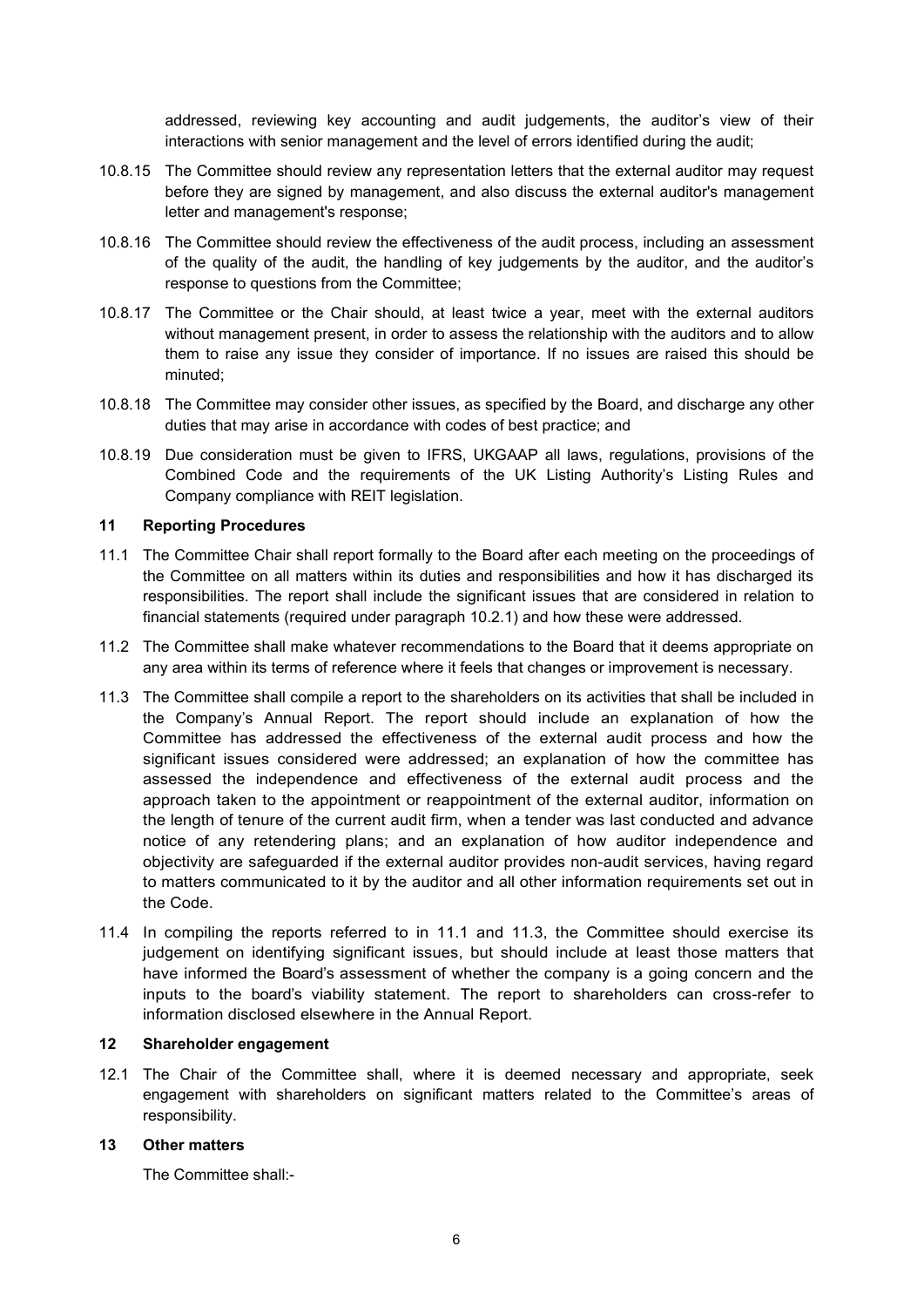- 13.1 have access to sufficient resources in order to carry out its duties effectively. This includes access to the Company Secretary for advice;
- 13.2 be provided with appropriate and timely training, both in the form of an induction programme for new members, and on an ongoing basis for all members; and
- 13.3 have the right to publish in the Company's Annual Report, details of any issues that cannot be resolved between the Committee and the Board. If the Board has not accepted the Committee's recommendation on the external auditor appointment, reappointment or removal, the Annual Report should include a statement explaining the Committee's recommendation and the reasons why the Board has taken a different position.

# 14 Committee Performance

14.1 The Committee should undertake a periodic evaluation of the Committee's performance. At least once a year, the Committee should review its own performance, constitution and terms of reference to monitor that it is operating as efficiently as possible. Any changes that are necessary, should be recommended to the Board for approval.